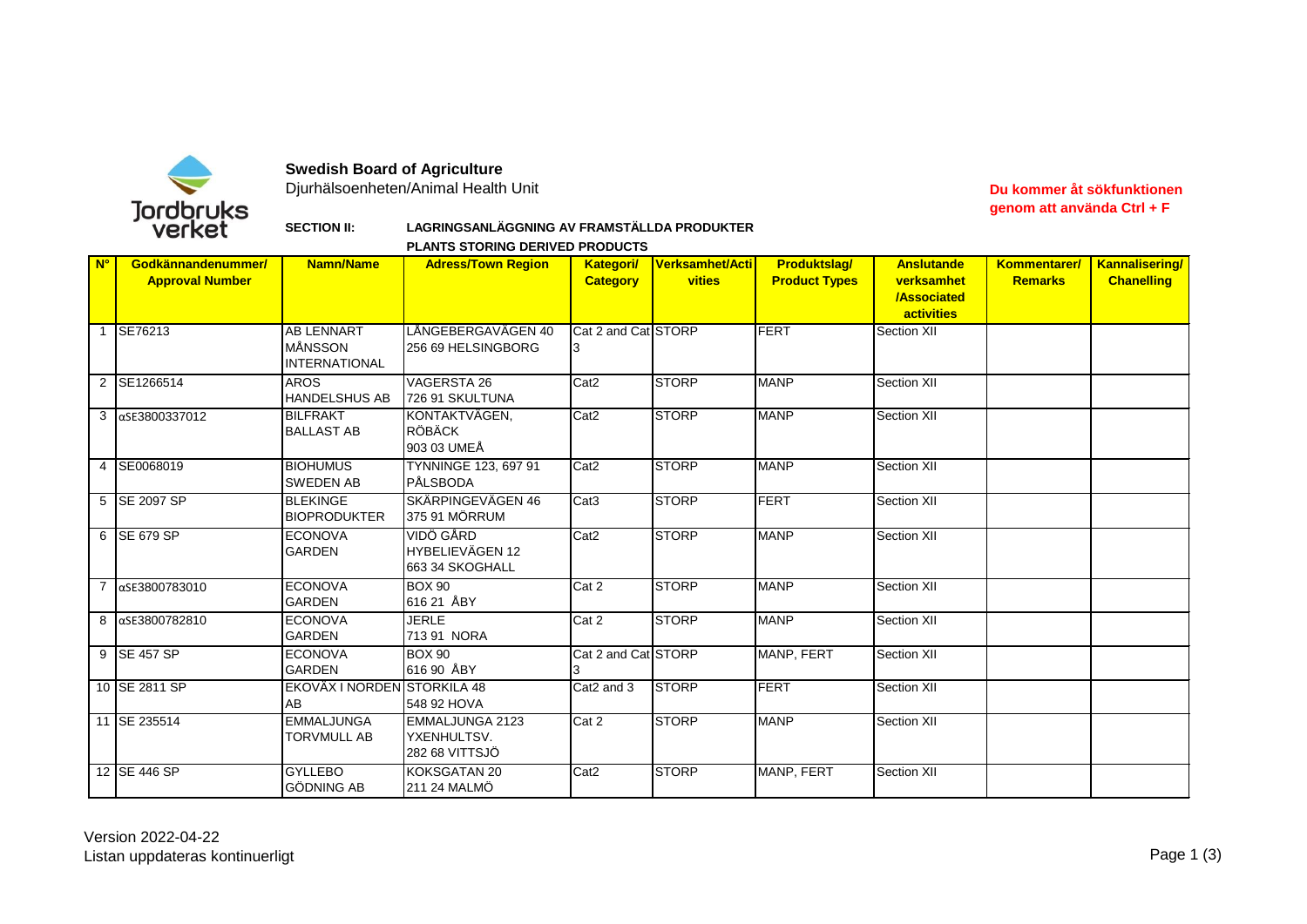| 13 SE1477017     | <b>GYLLEBO</b><br><b>GÖDNING AB</b>   | <b>BINTJEVÄGEN 2</b><br>244 39 KÄVLINGE                                         | Cat <sub>2</sub>    | <b>STORP</b> | <b>FERT</b>  | Section XII |  |
|------------------|---------------------------------------|---------------------------------------------------------------------------------|---------------------|--------------|--------------|-------------|--|
| 14 SE 683 SP     | <b>HASSELFORS</b><br><b>GARDEN AB</b> | <b>BOX 1813</b><br>701 18 ÖREBRO                                                | Cat <sub>2</sub>    | <b>STORP</b> | <b>MANP</b>  | Section XII |  |
| 15 SE 684 SP     | <b>HASSELFORS</b><br><b>GARDEN AB</b> | <b>BOX 1813</b><br>701 18 ÖREBRO                                                | Cat2                | <b>STORP</b> | <b>MANP</b>  | Section XII |  |
| 16 SE1086920     | <b>HASSELFORS</b><br><b>GARDEN AB</b> | <b>BOX 1813</b><br>701 18 ÖREBRO                                                | Cat <sub>2</sub>    | <b>STORP</b> | <b>MANP</b>  | Section XII |  |
| 17 SE961216      | LANTMÄNNEN<br>EK. FÖR.                | ÖSTRA HAMNEN<br>531 87 LIDKÖPING                                                | Cat <sub>2</sub>    | <b>STORP</b> | FERT         | Section XII |  |
| 18 SE961416      | LANTMÄNNEN<br>EK. FÖR.                | HAMNVÄGEN 19<br>623 77 KLINTEHAMN                                               | Cat <sub>2</sub>    | <b>STORP</b> | FERT         | Section XII |  |
| 19 aSE3800334412 | AB                                    | LINDMARKS ÅKERI VALLHAMN INDUSTRIVÄG<br>214<br>471 93 KÅLLEKÄRR                 | Cat <sub>2</sub>    | <b>STORP</b> | <b>MANP</b>  | Section XII |  |
| 20 SE 2799 SP    | <b>NELSON GARDEN</b><br>AB            | <b>LOKGATAN 11</b><br>362 31 TINGSRYD                                           | Cat 2 and Cat STORP |              | MANP, FERT   | Section XII |  |
| 21 aSE3800026711 | <b>POSTNORD</b>                       | <b>HANHOLMSVÄGEN 49 A</b><br>LOGISTICS TPL AB 1602 38 NORRKÖPING                | Cat 2 and Cat STORP |              | MANP, FERT   | Section XII |  |
| 40 SE1703620     | <b>PREEM AB</b>                       | <b>OLJEHAMNSLEDEN 59</b><br>252 25 HELSINGBORG                                  | Cat1, Cat3          | <b>STORP</b> | <b>FATOL</b> |             |  |
| 22 SE 2757 SP    | <b>RÖLUNDA</b><br><b>PRODUKTER AB</b> | RÅLUNDAGÅRD<br>746 94 BÅLSTAD                                                   | Cat <sub>2</sub>    | <b>STORP</b> | <b>MANP</b>  | Section XII |  |
| 23 SE 2131 SP    | <b>RÖLUNDA</b><br><b>PRODUKTER AB</b> | ÄLVENSÄSVÄGEN 110<br>660 50 VÅLBERG                                             | Cat 2 and Cat STORP |              | MANP, FERT   | Section XII |  |
| 24 SE 2134 SP    | <b>RÖLUNDA</b><br><b>PRODUKTER AB</b> | HEDESUNDA-<br>VÄGEN 239<br>818 91 VALBO                                         | Cat 2 and Cat STORP |              | MANP, FERT   | Section XII |  |
| 25 SE405614      | <b>RÖLUNDA</b><br>PRODUKTER AB        | RÖLUNDA GÅRDSVÄG 2<br>746 94 HÄGGEBY                                            | Cat <sub>2</sub>    | <b>STORP</b> | <b>MANP</b>  | Section XII |  |
| 26 SE0239620     | RÖLUNDA<br><b>PRODUKTER AB</b>        | AUSÅSVÄGEN 152<br>262 92 AUSÅS                                                  | Cat2                | <b>STORP</b> | <b>MANP</b>  | Section XII |  |
| 27 aSE3800226312 | <b>SBM LIFESCIENCE</b><br>AB          | VÄSTANVÄGEN<br><b>KRONOSLÄTTS</b><br><b>FÖRETAGSPARK</b><br>245 42 STAFFANSTORP | Cat 2 and Cat STORP |              | MANP, FERT   | Section XII |  |